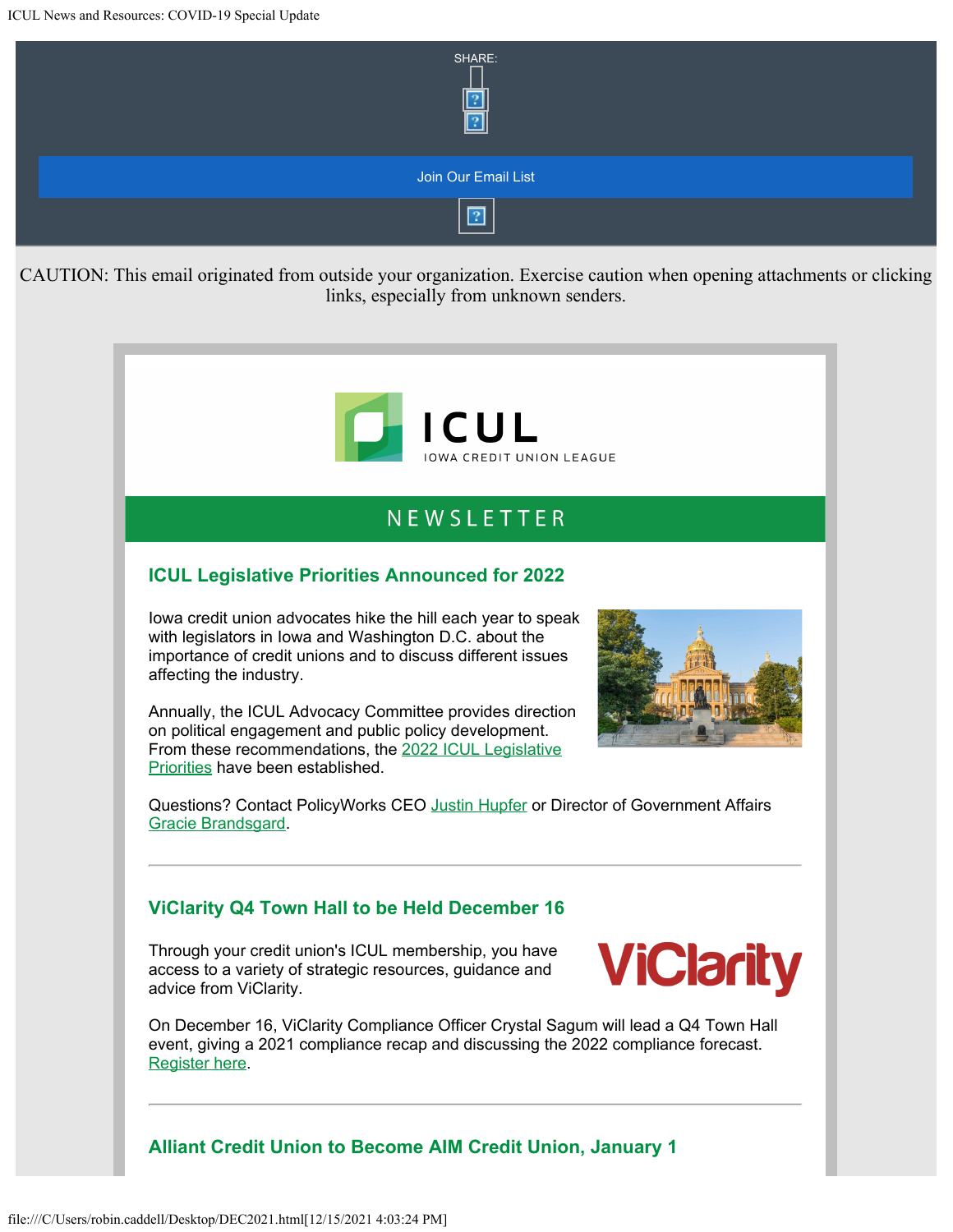Dubuque-based Alliant Credit Union has [announced](https://info.iowacreditunions.com/e/821233/nouncement--tc-AIMannouncement/46mfl/316788287?h=bF4tfDfREmsdRfekT48Avi5xrwHBbB2Q-2nJ1IDOhpw) the credit union's name will change to AIM Credit Union, effective January 1, 2022.

"We feel now is an opportune time to recognize our growth and the entirety of our diverse membership," said President and CEO Mike Moroney.

The name change is an evolution of the credit union, and will help cease confusion with the "other Alliant Credit Union", a separate organization in Chicago.

### **Attorney's Conference for Non-Attorneys Final Webinar to be Held January 11**

ICUL has collaborated with other midwest credit union leagues to host the Attorney's Conference for Non-Attorneys. These webinars can provide credit unions with legal information and risk mitigation strategies.



The upcoming webinar will focus on a variety of hot topics: cannabis banking, consumer privacy and data,

cybersecurity and Reg E issues related to electronic payment liability. Learn more and gain access to the webinar [here](https://info.iowacreditunions.com/e/821233/-Regulatory-Issues-Webinar-pdf/46mfn/316788287?h=bF4tfDfREmsdRfekT48Avi5xrwHBbB2Q-2nJ1IDOhpw).

Access to these webinars is provided to ICUL members as a complimentary member benefit. Questions? Email [support@iowacreditunions.com](mailto:support@iowacreditunions.com?subject=Attorney).

## **Callahan & Associates to Host Course for Credit Union Decision-Makers**

Callahan & Associates are accepting registrations for the January 2022 cohort, Leading with Purpose. The course is centered around *Sustainable Business Strategy with Rebecca Henderson*, a virtual learning experience offered in collaboration with Harvard Business School Online.



Credit union leaders who have completed this course share that putting purpose first is a strategy-altering lens to aid in making unprecedented decisions that impact their employees, members, and communities. Learn more [here](https://info.iowacreditunions.com/e/821233/jZyzvsFyYzX-Z9iLnFl9lUX-sq1lpU/46mfq/316788287?h=bF4tfDfREmsdRfekT48Avi5xrwHBbB2Q-2nJ1IDOhpw).

#### **Cybercrime Support Network Offers Peer Support Program**

The [Cybercrime Support Network](https://info.iowacreditunions.com/e/821233/2021-12-03/46mfs/316788287?h=bF4tfDfREmsdRfekT48Avi5xrwHBbB2Q-2nJ1IDOhpw) is offering a Romance Scam Survivor Peer Support Program for older adults impacted by romance scams. According to the Federal Trade Commission, U.S. seniors reported losing over \$304 million to romance scams in 2020.



The new support program is built upon the evidence-based beliefs of licensed counselors and psycho-educational information to support participants' mental well-being and to